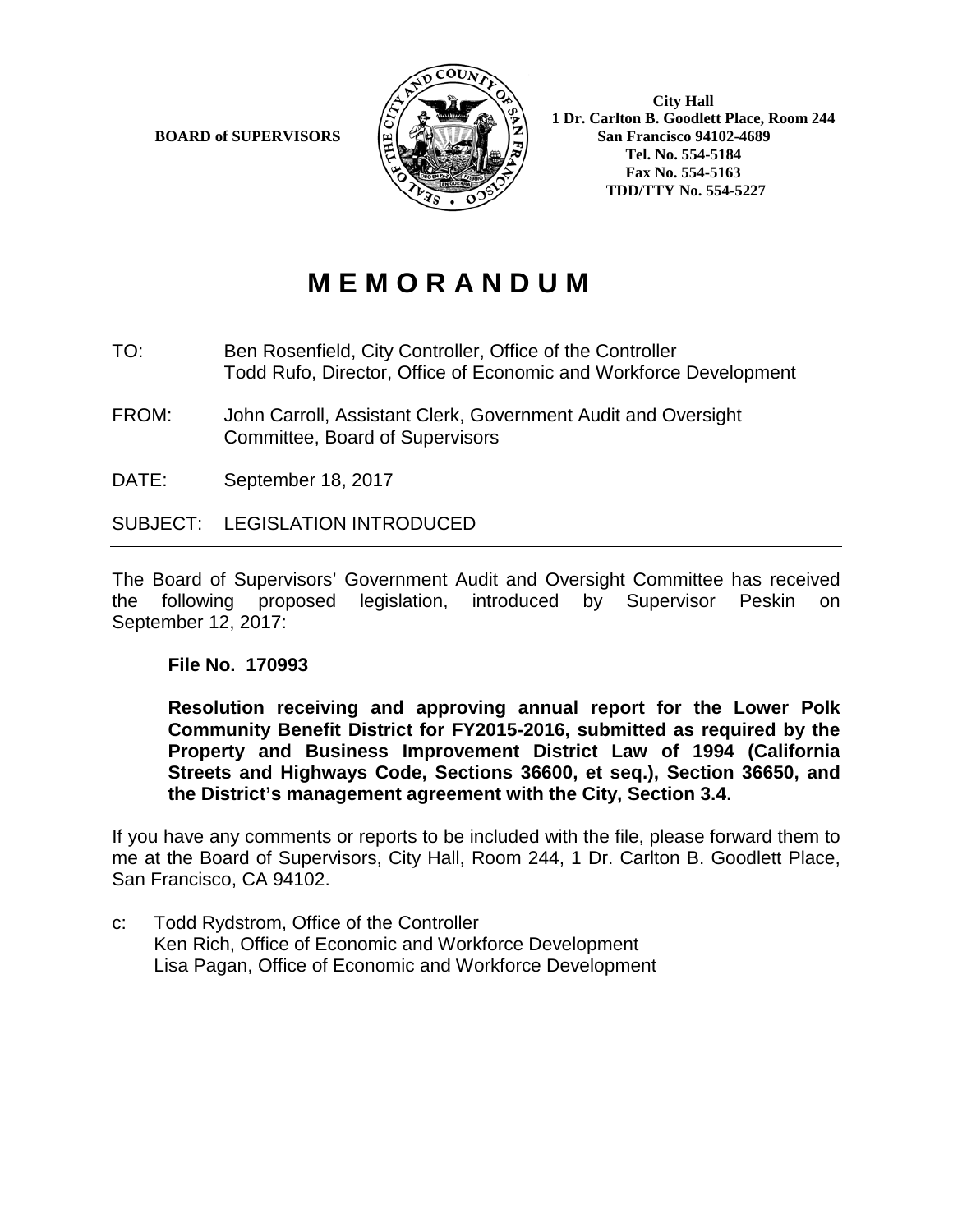## FILE NO. 170993 RESOLUTION NO.

## 2 8 24 25

1 [Lower Polk Community Benefit District-Annual Report for FY2015-2016]

3 Resolution receiving and approving an annual report for the lower Polk Community 4 **Benefit District for FY2015-2016, submitted as required by the Property and Business** 5 Improvement District law of 1994 (California Streets and Highways Code, Sections 6 36600, *et* seq.), Section 36650, and the District's management agreement with the City,  $7 \parallel$  Section 3.4.

9 WHEREAS, On June 3, 2014, pursuant to the Property and Business Improvement 10 | District Law of 1994 (the "Act"), California Streets and Highways Code, Sections 36600 et 11 Seq., as augmented by Article 15 of the San Francisco Business and Tax Regulations Code, 12 **the Board of Supervisors adopted Resolution No. 177-14, expressing the City's intention to** 13 | establish the Lower Polk Community Benefit District (the "Lower Polk CBD"); and

14 WHEREAS, On July 29, 2014, the Board of Supervisors adopted Resolution 15 No. 314-14 establishing the Lower Polk CBD ("Resolution to Establish") for a period of 15 16 | years, commencing FY2014-2015; and

17 WHEREAS, On July 28, 2015, the Board of Supervisors adopted Resolution 18 No. 297-15, authorizing an agreement with the owners' association for the 19 administration/management of the Lower Polk CBD, and a management agreement (the 20 | "Management Contract") with the owners' association, the Lower Polk Community Benefit 21 **District, Inc., was executed accordingly; and** 

22 | WHEREAS, A copy of the Management Contract is on file with the Clerk of the Board 23 **of Supervisors in File No. 150735; and** 

Supervisor Peskin BOARD OF SUPERVISORS Page 1